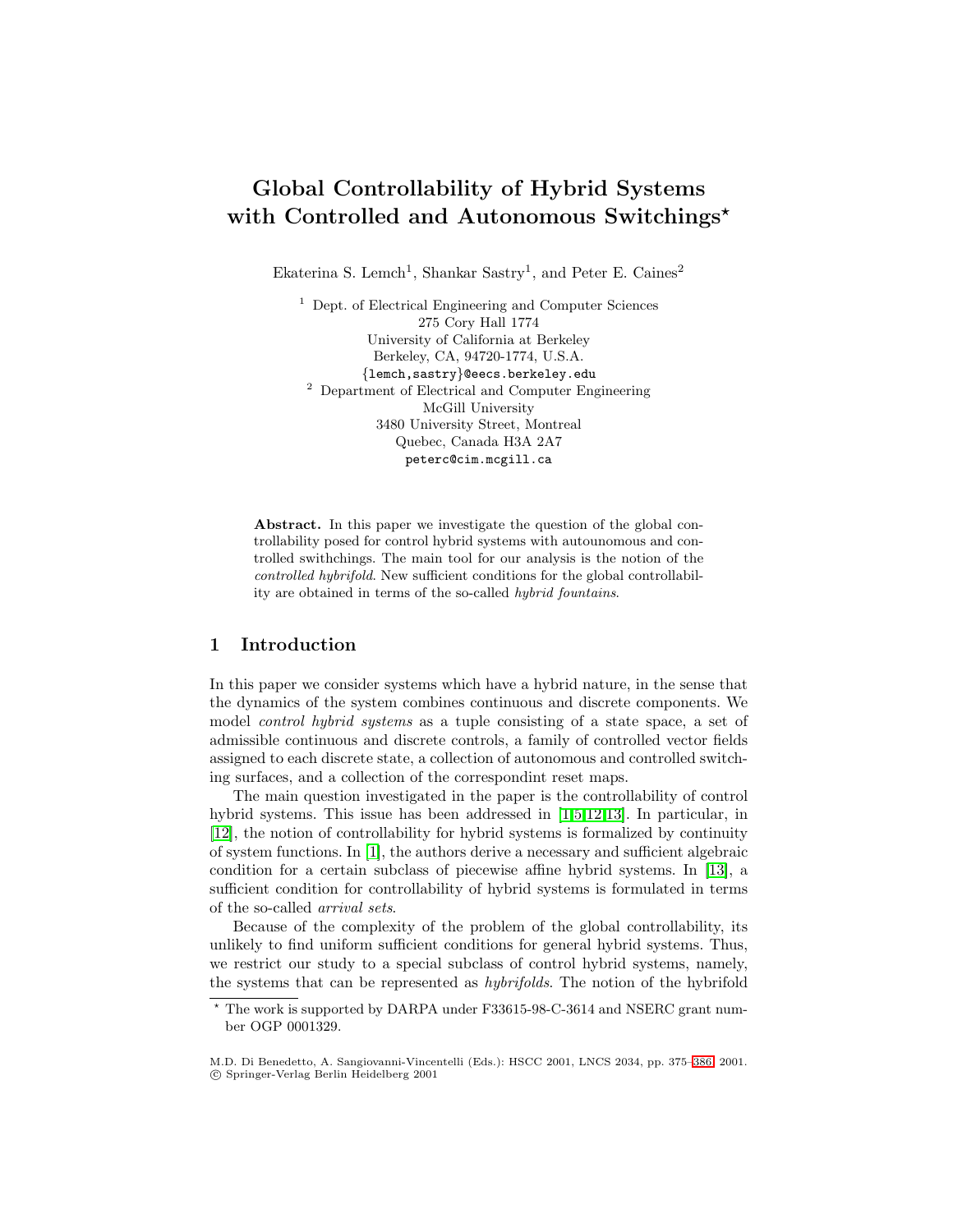<span id="page-1-0"></span>was originally introduced in [\[14\]](#page-11-0) and extended to control hybrid systems with autonomous switchings in [\[9\]](#page-11-0) (see also [\[6\]](#page-11-0), where the hybrifold notion is used in problems of optimal control for hybrid systems). In this paper we generalize the results formulated in [\[9\]](#page-11-0) to systems that admit both autonomous and controlled switchings. New sufficient conditions for the global controllability are obtained in terms of the so called hybrid fountains. The advantage of the approach proposed in this paper is in the fact, that the fountain property can be verified at each particular state and, hence, there is no need to invoke a dynamic programminglike procedure to determine arrival sets of the system.

The paper is organized as follows. In Section 2, we formally define the class of control hybrid systems  $H$  under our consideration and specify the standard assumptions on the continuous and discrete parts of the dynamics of  $H$ . In Sec-tion [3,](#page-4-0) we generalize the notion of the *hybrifold* to control hybrid systems with controlled and autonomous switchings and define a controlled flow on the hybri-fold. Section [4](#page-5-0) relates the global controllability of  $H$  to the global controllability of the associated controlled hybrifold. In Section [5,](#page-7-0) we introduce the notion of a hybrid fountain and provide new sufficient conditions for the global controllability of control hybrid systems.

# **2 Regular Control Hybrid Systems: Standing Assumptions**

We consider *control hybrid systems* which in this paper are taken to be of the following form.

**Definition 1.** An *n*-dimensional control hybrid systems H is a 6-tuple

$$
H = \{Q, \mathcal{D}, \mathcal{S}, \mathcal{R}, \Sigma, \mathcal{F}\},\tag{1}
$$

where

 $Q = \{1, \dots, k\}$ ,  $1 \leq k < \infty$ , is a set of discrete states (which are called *control* locations);

 $\mathcal{D} = \{D_i; i \in Q, D_i \subset \mathbb{R}^n\}$  is a collection of *domains* of *H*;  $S = S_a \cup S_c$  is a collection of autonomous and controlled switching surfaces;  $\mathcal{R} = \mathcal{R}_a \cup \mathcal{R}_c$  is a collection of autonomous and control resets.  $\Sigma = \Sigma_c \cup \Sigma_d$  is the set of admissible continuous and discrete *controls*;  $\mathcal{F} = \{f_i; i \in Q, f_i : D_i \times \mathbb{R}^{n_u} \to \mathbb{R}^n\}$  is a collection of control vector fields assigned to each location;

 $\Box$ 

Each of these components shall be further specified in the next part of the section.

The collections of autonomous swithching surfaces (called guards) and autonomous resets

$$
\mathcal{S}_a = \{ S_a^{ij}; \quad (i,j) \in E_a \} \qquad \mathcal{R}_a = \{ R_a^{ij}; \quad (i,j) \in E_a \},
$$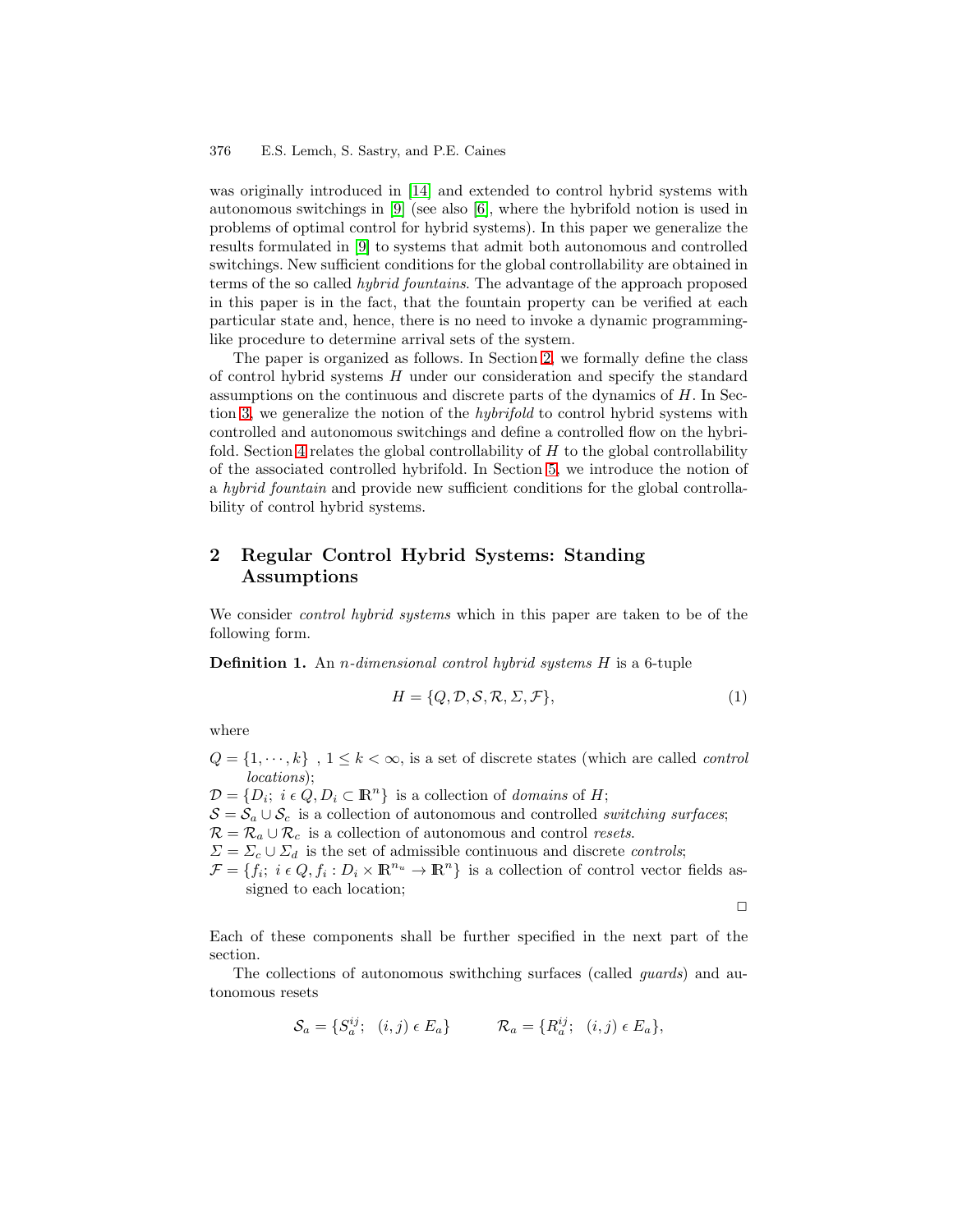where  $E_a \subset Q \times Q$ , are such that each guard  $S_a^{ij}$  is a subset of  $D_i$  and each autonomous reset  $R_a^{ij}$  is a continuous injective map acting from  $S_a^{ij}$  to  $D_j$ .

Similarly, for controlled switching surfaces and resets we have:

$$
\mathcal{S}_c = \{ S_c^{ij}; \quad (i,j) \in E_c \} \qquad \mathcal{R}_c = \{ R_c^{ij}; \quad (i,j) \in E_c \},
$$

where  $E_c \subset Q \times Q$ , each controlled switching surface  $S_c^{ij}$  is a subset of  $D_i$ , and each controlled reset  $R_c^{ij}$  is a continuous injective map acting from  $S_c^{ij}$  to  $D_j$ .

The set of discrete controls  $\Sigma_d$  is taken to be  $\{\sigma_{ij}; (i,j) \in E_c\}$ , where each  $\sigma_{ij}$  is a discrete control that can be applied at (and only at) states  $x \in S_c^{ij}$ .

Take an arbitrary initial state  $(i, x_0)$  which does not lie on any of the switching surfaces. Then, for any control  $u \in \Sigma_c$ , the systems evolves according to the ODE

$$
\dot{x} = f_i(x, u), \qquad x(0) = x_0
$$

until it hits (at some point  $\bar{x}$ ) either (i) a guard  $S_a^{ij}$  or (ii) a controlled switching surface  $S_c^{ik}$ .

In the former case (i), the system necessarily switches to the discrete location j and the continuous component of the states resets to  $R_a^{ij}(\bar{x})$ . Next, the system evolves according to the dynamics  $f_j$  in the domain  $D_j$ .

In the latter case (ii), we distinguish two possibilities.

- (ii.a) The discrete control  $\sigma_{ik}$  is applied at  $\bar{x}$ ; then the system switches to the location k and the continuous component of the state resets to  $R_c^{ik}(\bar{x})$ . Next, the system evolves according to  $f_k$  in  $D_k$ .
- (ii.b) The discrete control  $\sigma_{ik}$  is not applied; the system continues evolving according to  $f_i$  in  $D_i$ .

The following definition of a hybrid time trajectory is based on [\[10,11\]](#page-11-0).

### **Definition 2 (Forward Hybrid Time Trajectory).**

A (forward) hybrid time trajectory is a sequence of semi-closed intervals

$$
\tau = \{ [\tau_i, \tau_{i+1}); \ 1 \le i \le N \le \infty, \tau_i < \tau_{i+1} \}.
$$

We shall use the symbol  $N(\tau)$  to denote the size of the time trajectory (i.e. the number of semi-intervals in the sequence  $\tau$ ), the symbol  $\langle \tau \rangle$  to denote the set  $\{1, 2, \dots, N(\tau)\}\$ , and the symbol  $\tau_{\infty}$  to denote the *execution time*, which, for a finite  $N(\tau)$ , is defined to be  $\tau_{\infty} \Delta \tau_{N(\tau)+1} - \tau_1$ . finite  $N(\tau)$ , is defined to be  $\tau_{\infty} \Delta \tau_{N(\tau)+1} - \tau_1$ .

Based on the above description of the evolution of H, for any control pair  $(u, \sigma)$ , where u is a continuous control in  $\Sigma_c$  and  $\sigma$  is a sequence of discrete controls  $\{v_1, v_2, \dots, v_k; v_i \in \Sigma_d\}$ , we can define the notion of the control execution  $\chi = {\tau, q, \phi}$  of H starting at the initial state  $p \in D$ , where

- (i)  $\tau$  is a hybrid time trajectory that contains the sequence of the switching times;
- (ii)  $q: \langle \tau \rangle \to Q$  is a map that contains the sequence of discrete locations visited by the hybrid trajectory;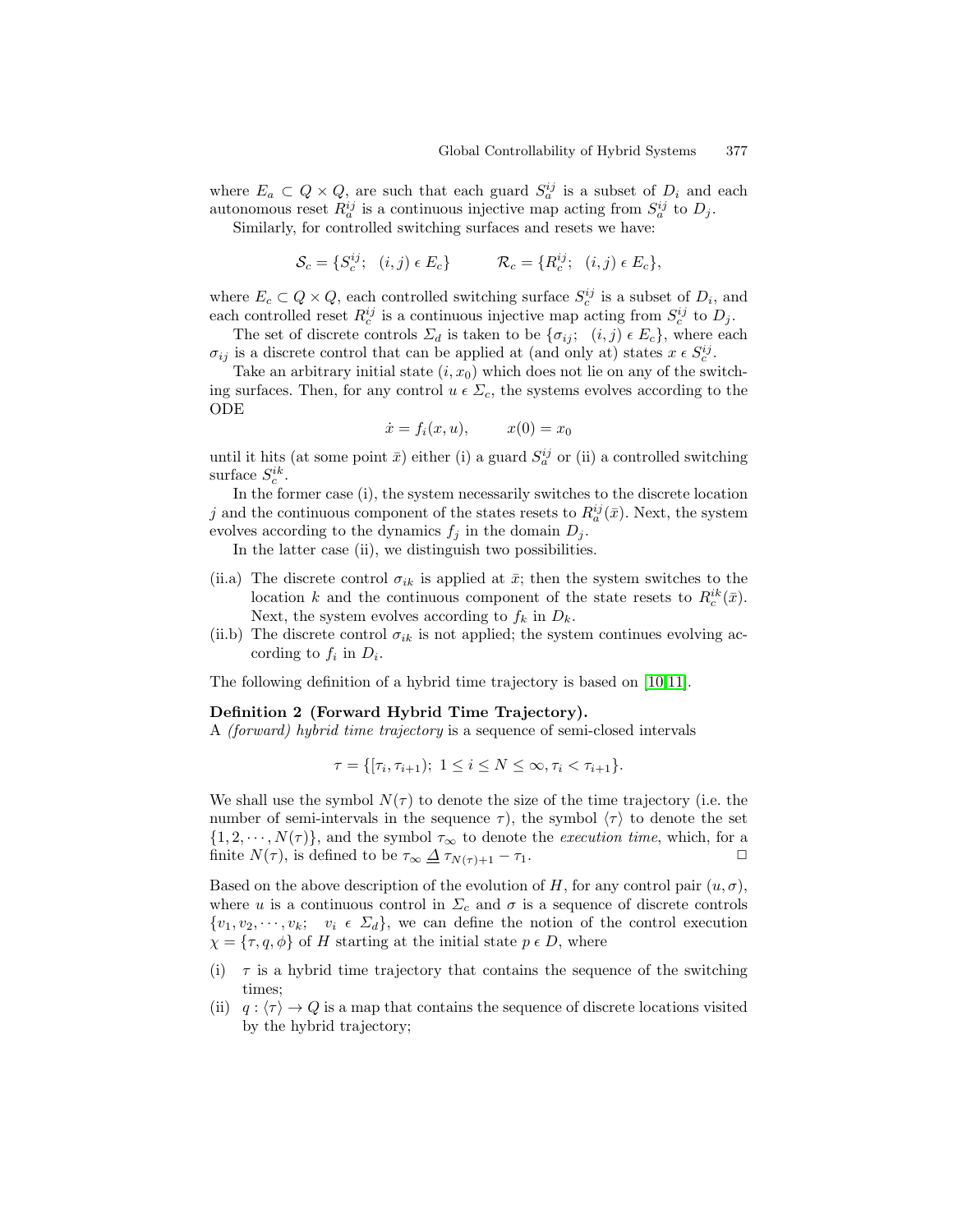(iii)  $\phi = {\phi_i; j \in {\tau}}$  is the collection of continuously differentiable maps of t that satisfies the corresponding ODEs and the switching conditions as described above.

As in [\[14\]](#page-11-0), we shall restrict ourselves to the study of hybrid systems that are subject to the following assumptions.

- A1 The control hybrid system  $H_w$  is deterministic and non-blocking, for any control pair  $w = (u, \sigma)$ .
- A2 For each  $i \in Q$ ,  $D_i$  is assumed to be a non-empty, closed, contractible ndimensional sub-manifold of  $\mathbb{R}^n$ , with a piecewise smooth boundary.
- A3 For each  $e \in E_a$  and  $\tilde{e} \in E_c$ , the guard  $S_a^e$  and the controlled switching surface  $S_c^{\tilde{e}}$  are closed  $(n-1)$ -dimensional submanifolds with a piecewise smooth boundary. These sets have finite number of connected components. A4 All resets maps are continuous and injective.
- A5 None of the autonomous transition sets (i.e.  $\{S_a^e, R_a^e(S_a^e); e \in E_a\};$  de-
- noted *AT rans*) have intersections with the controlled transition sets (i.e.  $\{S_c^{\tilde{e}}, R_c^{\tilde{e}}(S_c^{\tilde{e}}); \tilde{e} \in E_c\}$ ; denoted  $CTrans$ ). Further, for any two (autonomous or controlled) transition sets  $B_1, B_2$  (denoted Trans), we have

$$
B_1 \cap B_2 \neq \emptyset \Rightarrow B_1 = S_c^{ij_1} = B_2 = S_c^{ij_2},
$$

for some i,  $i_1, i_2 \in Q$ .

*Remark 1*. We note that the restriction  $S_a^e \cap S_c^{\tilde{e}} = \emptyset$  comes from the fact that H is assumed to be deterministic. The rest of the restrictions of  $A5$  can be somewhat relaxed. We impose A5 to avoid cumbersome technical details, while illustrating the point that certain hybrid systems can be represented as manifolds (termed hybrifolds), and thus, results on the global controllability formulated for manifolds can be transformed to hybrid systems.  $\Box$ 

Next we list the assumptions on the continuous part of the dynamics of  $H$ .

- B1 For each  $i \in Q$ ,  $X_i \in C^r(D_i \times U; \mathbb{R}^n)$ ,  $r \in \{1, 2, \dots, \infty, \omega\}$ , where  $C^{\omega}$  denotes the class of analytic functions.
- B2 The set of admissible control functions

$$
\Sigma_c = \Sigma_c^{s}(\mathbb{R}; \mathbb{R}^{n_u}), s \in \{1, 2, \cdots, \infty\},\
$$

is the set of all  $\mathbb{R}^{n_u}$ -valued bounded piecewise  $C^s(\mathbb{R}; \mathbb{R}^{n_u})$  functions of time with limits from the right. Hence any  $u \in \Sigma_c$ , defined on some  $[T_1, T_2)$ ,  $T_2 < \infty$ , is  $C^s$  on  $[T_1, T_2)$  with the exception of a finite number of points.

For the results formulated in this paper we shall need  $r = 1$ ,  $s = 1$ .

**Definition 3.** A control hybrid system satisfying assumptions A1-A5 and B1- B2 is called a *regular* control hybrid system with controlled and autonomous switchings.  $\Box$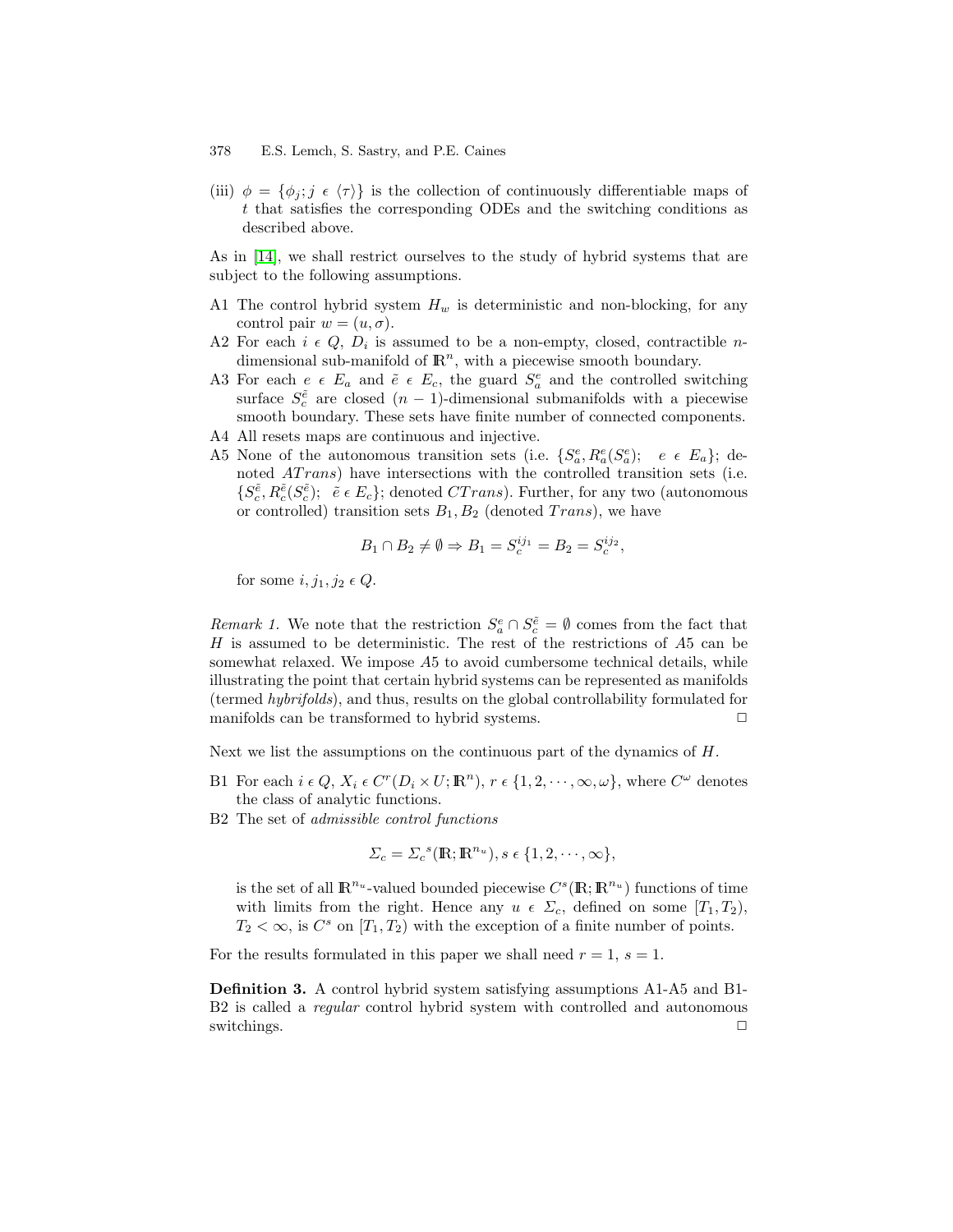<span id="page-4-0"></span>Finally, it shall be assumed that the system H is non-Zeno in the sense that in finite time only a finite number of discrete transitions may be generated.

**Lemma 1.** Let H be a regular control hybrid system. For any control pair  $(u, \sigma)$ and any  $p \in D$ , there exists a unique control execution of H starting at p.

## **3 Controlled Hybrifold**

In [\[14\]](#page-11-0), a set  $M_H$  (called the *hybrifold*) is constructed from a hybrid system with autonomous switchings H. In this section we generalize this procedure to hybrid systems with autonomous and controlled switchings, prove that the resulting set  $M_H$  is a manifold and, finally, define the *controlled hybrid flow* on  $M_H$ .

The basic idea in the construction of the hybrifold is to *glue* together each switching surface to the image of the corresponding reset map by identifying any state  $p \in S_s^e$ , where  $e \in E_s$ ,  $s = a, c$ , with the corresponding image  $R_s^e(p)$ . So an equivalence relation  $\sim$  on  $D \Delta$ k [  $Q\|$  $D_i$  is generated by

$$
p \sim R_s^e(p),
$$

for all  $e \in E_s$  and  $p \in S_s^e$ . This relation gives rise to the quotient space

 $i=1$ 

$$
M_H = D / \sim,
$$

where each equivalence class is collapsed to a point.

Let  $\pi$  be the natural projection map

$$
\pi: D \to M_H
$$

which assigns to each  $p$  its equivalence class. We put the quotient topology on  $M_H$ , i.e. the smallest topology in which  $V \subset M_H$  is open if and only if  $\pi^{-1}(V) \subset D$  is open (in the relative topology of D).

**Definition 4.** The set  $M_H$  with the quotient topology defined on it is called the *controlled hybrifold* associated with  $H$ .  $\Box$ 

The following result is based on [\[14\]](#page-11-0).

**Theorem 1.**  $M_H$  is a topological *n*-manifold with boundary.

Henceforth we shall deal not with the original domains  $D_i$  but rather with the hybrifold  $M_H$ . We shall assume, without loss of generality, that  $M_H$  is embedded in  $\mathbb{R}^m$ , for some  $n \leq m < \infty$ .

**Definition 5 (Hybrid Control Flow).** Take an arbitrary continuous control  $u \in \Sigma_c$  defined on some  $[T_1, T_2], T_2 < \infty$ , a sequence of discrete controls  $\sigma$ , and a state  $x \in M_H$ . Let  $p \in \pi^{-1}(x)$ .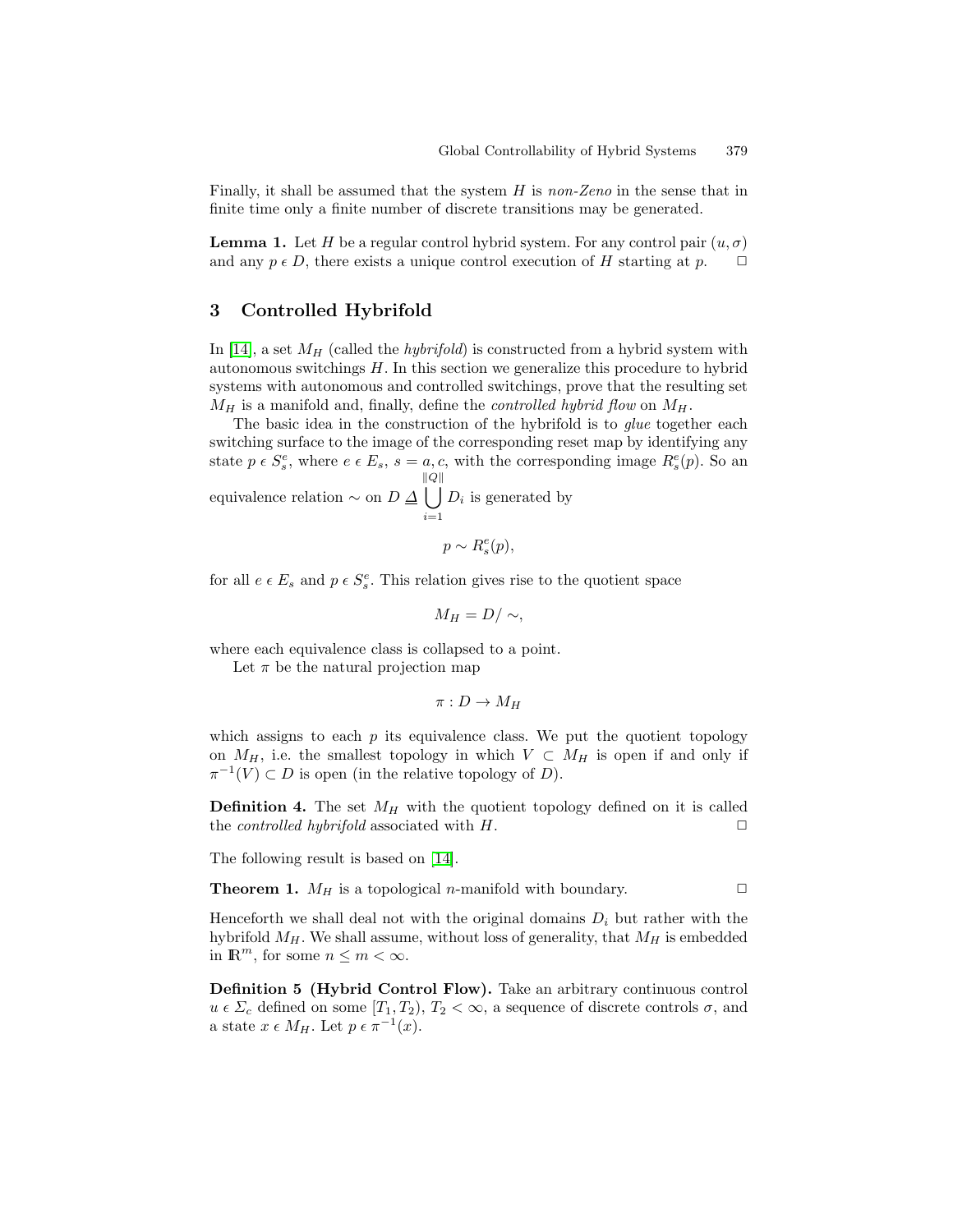<span id="page-5-0"></span>As follows from Lemma [1,](#page-4-0) there exists a unique control execution  $\chi$  =  $\{\tau, q, \phi\}$  of H starting at p which corresponds to the control pair  $(u, \sigma)$ .

We shall use the symbol  $\Psi^H(t, x, u, \sigma)$ ,  $t \in [T_1, T_2)$ , to denote the *controlled* hybrid flow on  $M_H$ .  $\Psi^H(t, x, u, \sigma)$  is defined as follows:

$$
\Psi^H(t, x, u, \sigma) \underline{\Delta} \pi(\phi_i(t)), \text{ for any } i \in \langle \tau \rangle \text{ and } t \in [\tau_i, \tau_{i+1}).
$$

In particular, we have  $\Psi^H(\tau_1, x, u, \sigma) = \pi(\phi_1(\tau_1)) = \pi(\mathfrak{p}) = x.$ 

Remark 2. We note that, as follows from the Assumption A5, the definition of the control flow on  $M_H$  does not depend on the choice of the representative p in the equivalence class  $x$ .  $\Box$ 

**Lemma 2.** For any control u, the controlled hybrid flow  $\Psi^H(\cdot, x, u, \sigma)$  is continuous on  $M_H$  with respect to the argument t.

**Proof:** This follows from the fact that all points of discontinuity of the control hybrid execution are removed by identifying them with their images under the corresponding reset maps.  $\Box$ 

## **4 The Global Controllability of Hybrid Systems**

Let H be an arbitrary regular control hybrid system and  $M_H$  its controlled hybrifold. In this section we relate the global controllability of the total domain D of H with the global controllability of  $M_H$ .

## **Definition 6 (Accessible sets of the control hybrid system** H**).**

Let  $p \in D$ . We shall say that a state  $p' \in D$  is accessible from p (with respect to  $V \subset D$ ) if there exists a continuous control  $u \in \Sigma_c$ , defined on some  $[T_1, T_2]$ ,  $T_2 < \infty$ , and a sequence of discrete controls  $\sigma = \{v_1, \dots, v_k\}$  such that the corresponding control execution  $\chi = (\tau, q, \phi)$  of H starting at p satisfies

- (i)  $\phi_{N(\tau)}(T) = p'$ , for some  $T \in [\tau_{N(\tau)}; \tau_{N(\tau)+1})$ ; and
- (ii for any  $j \in \langle \tau \rangle$  and  $t \in [\tau_j; \tau_{j+1}), \phi_j (t) \in V$ .

The set of all states in  $D$  accessible from  $p$  (with respect to  $V$ ) shall be denoted by  $A_D^V(p)$ . In the case  $V = D$ , we shall write  $A_D(p)$ .

Thus we assumed that an accessible state  $p'$  can be reached from p in finite time using a finite number of switching (or jumps) between control locations.

Remark 3. We observe that, as follows from the definition of the control execution of H,  $R_s^e(p) \in A_D(p)$ , for any state  $p \in S_s^e$ ,  $e \in E_s$ ,  $s = a, c$ .

Similarly, we can define the accessible states using the dynamics of the controlled hybrifold  $M_H$ .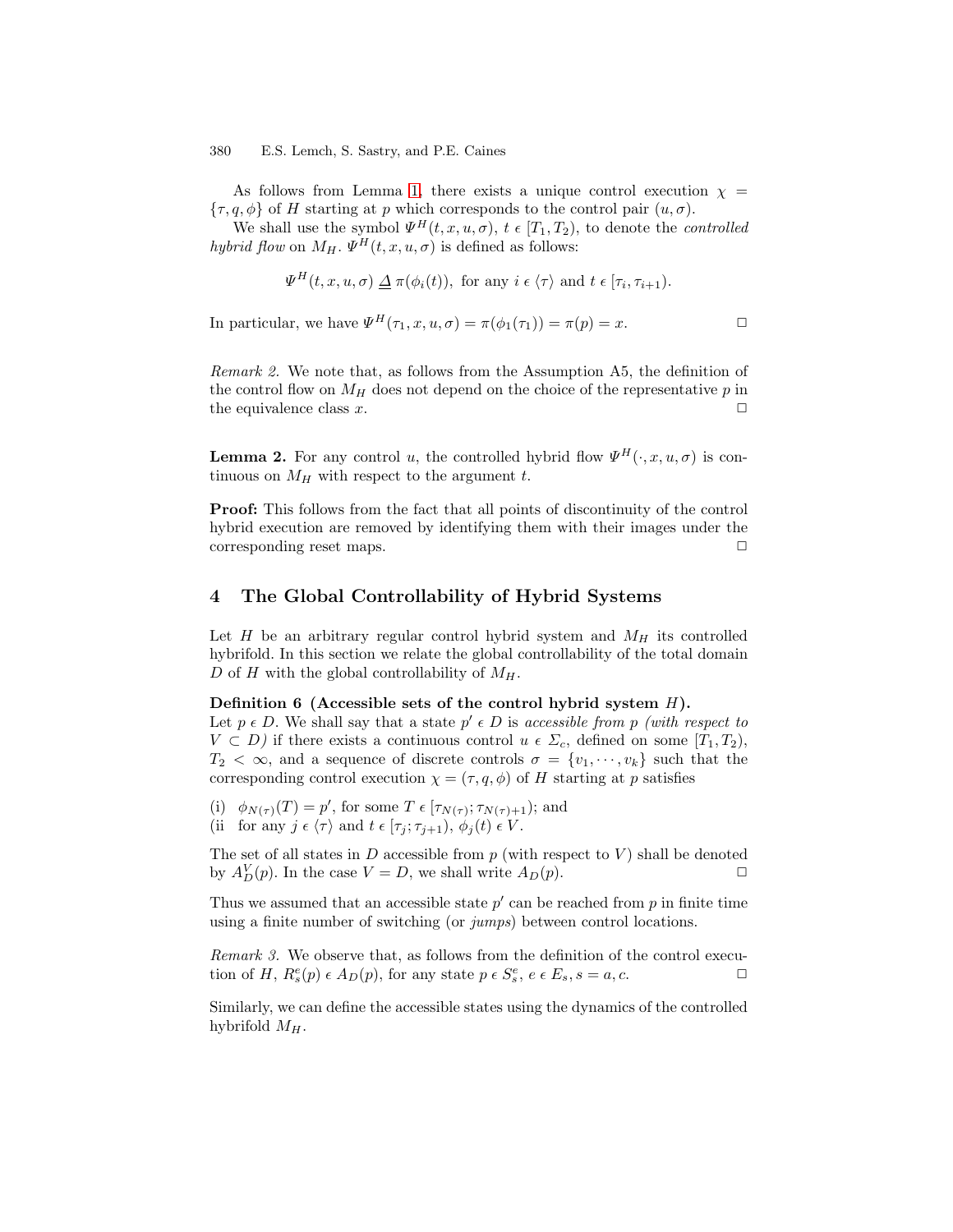#### <span id="page-6-0"></span>**Definition 7** (Accessible sets of the controlled hybrifold  $M_H$ ).

Let  $x \in M_H \subset \mathbb{R}^m$ . We shall say that a state  $x' \in M_H$  is accessible from x (with respect to  $V \subset M_H$ ) if there exists a continuous control  $u \in \Sigma_c$  defined on some  $[T_1, T_2], T_2 < \infty$ , and a sequence of discrete controls  $\sigma = \{v_1, \dots, v_k\}$  such that

- (i)  $x' = \Psi^H(T, x, u, \sigma)$ , for some  $T \in [T_1, T_2)$ ; and
- (ii) for any  $T_1 \le t \le T$ ,  $\Psi^H(t, x, u, \sigma) \in V$ .

The set of all states in  $M_H$  accessible from x (with respect to V) shall be denoted by  $A^V(x)$ . In the case  $V = M_H$ , we shall write  $A(x)$ .

The set of all states *co-accessible* to p (to x), with respect to  $V \subset D$  (with respect to  $V \subset M_H$ ), in H (in  $M_H$ ) is defined dually and shall be denoted as  $CA_D^V(p)$  $(\text{as } CA^W(x)).$ 

Remark 4. We observe that for any  $p \in D$  and any neighborhood V of p in D, we have

$$
\pi(A_D^V(p)) \subset A^{\pi(V)}(\pi(p)),\tag{2}
$$

where  $\pi: D \longrightarrow M_H$  is the natural projection map. This is because any orbit in D is projected by  $\pi$  onto an orbit in  $M_H$ .

On the other hand, let  $p, p' \in D$  and let  $\pi(p') \in A^V(\pi(p))$ . Then there exist some  $y, y' \in D$  such that (i)  $p \sim y$ ,  $p' \sim y'$  and (ii)  $y' \in A_D^{\pi^{-1}(V)}(y)$ . In other words, the existence of a trajectory from  $\pi(p)$  to  $\pi(p')$  in  $M_H$  does not necessarily imply the existence of a control execution connecting  $p$  to  $p'$ ; it only implies the existence of a control execution from some  $y \in D$  to some  $y' \in D$ , where  $y \sim p$  and  $y' \sim p'$ .

This is particularly easy to see in the situation, where at some controlled switching surface  $S_c^{ij}$  at least two discrete controlled  $\sigma_{ij_1}$ ,  $\sigma_{ij_2}$  can be applied. Take  $x \in S_c^{ij}$  and consider  $y_1 = R_c^{ij_1}(x)$  and  $y_2 = R_c^{ij_2}(x)$ . Then  $x, y_1, y_2$  lie in the same equivalence class (they are glued together in  $M_H$ ) and, hence,  $\pi(y_1)$ and  $\pi(y_2)$  are mutually accessible in  $M_H$ . At the same time  $y_1$  and  $y_2$  are not necessarily mutually accessible in D.

Hence in general, we do not have the reverse to (2) inclusion and we can only guarantee that for any  $x \in M_H$  and  $V \subset M_H$ ,

$$
A^V(x) \subset \pi \left\{ \bigcup_{p \in \pi^{-1}(x)} A_D^{\pi^{-1}(V)}(p) \right\}.
$$
 (3)

 $\Box$ 

**Definition 8.** We say that a set  $D_1 \subset D$  is *controllable with respect to*  $D_2 \subset D$ for the control hybrid system H if  $A_D^{D_2}(p) = D_1$ , for all  $p \in D_1$ .

In the particular case when  $D_1 = D$ ,  $D_2 = D$ , and  $A_D(p) = D$ , for all  $p \in D$ , we shall say that the total domain  $D$  is globally controllable for  $H$ .

Similarly, we shall say that a set  $C_1 \subset M_H$  is *controllable with respect to*  $C_2 \subset$  $M_H$  if  $A^{C_2}(x) = C_1$ , for all  $x \in C_1$ .  $M_H$  is globally controllable if  $A(x) = M_H$ , for all  $x \in M_H$ .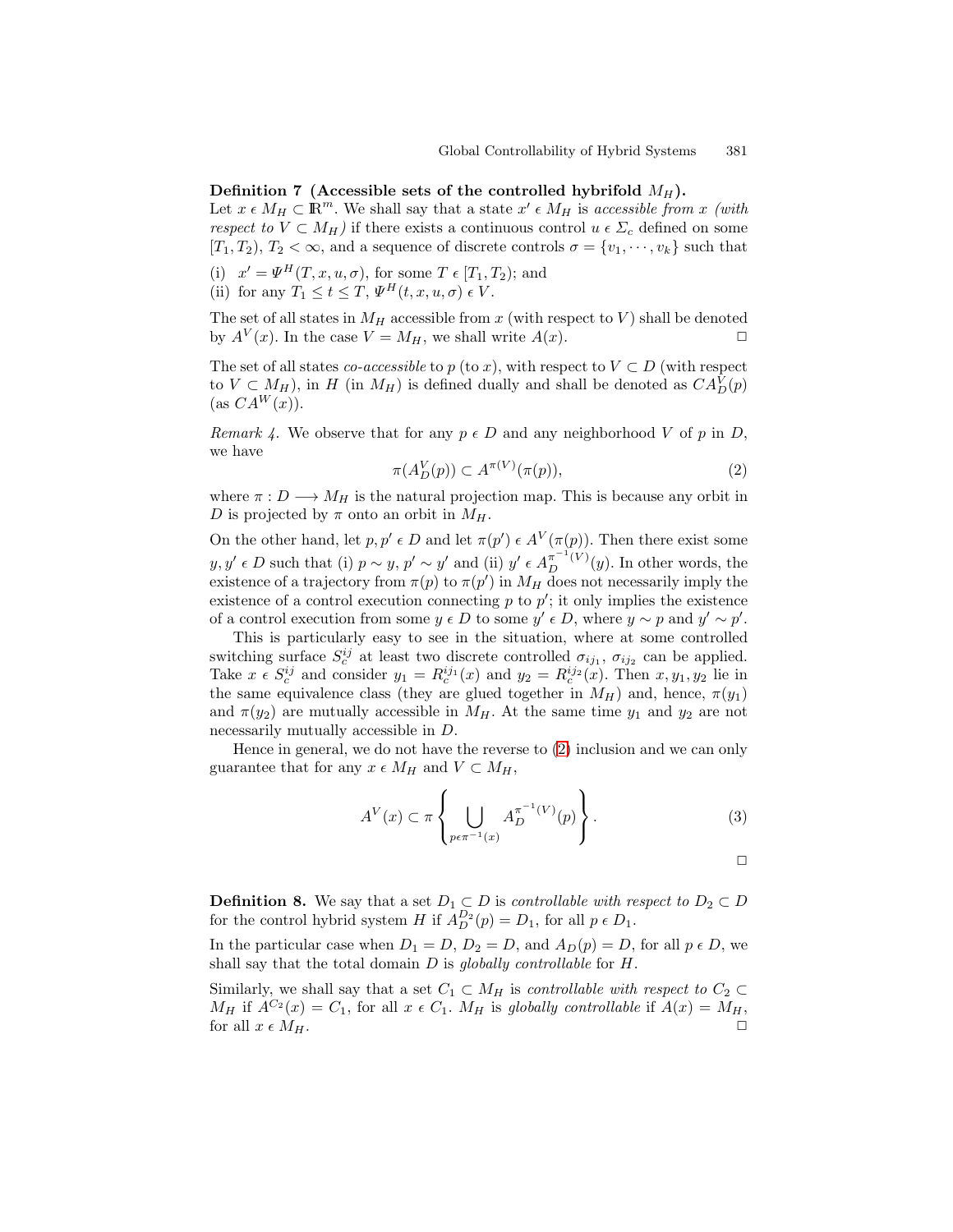<span id="page-7-0"></span>**Theorem 2.** Let H be a regular control hybrid system. Then the total domain D is globally controllable if and only if the associated hybrifold  $M_H$  is globally controllable.

#### **Proof:**

 $\implies$  Let D be globally controllable. Then, using Remark [4](#page-6-0) [\(2\)](#page-6-0), we obtain for any  $x \in M_H$ ,

$$
M_H = \pi(D) = \pi(A_D(p)) \subset A^{\pi(D)}(\pi(p)) = A(x) \subset M_H,
$$

where p is an arbitrary point in the set  $\pi^{-1}(x) \subset D$ . Hence  $A(x) = M_H$ , for any  $x \in M_H$ , and  $M_H$  is globally controllable.

 $\Leftarrow$  Conversely, let  $M_H$  be globally controllable. Take any  $p, p' \in D$ . Each of them could lie in any of the sets

$$
CTrans, ATrans, \tilde{D} \triangleq D - Trans,
$$

i.e. there are 9 possible cases.

Consider, for instance, the case when  $p \in R_c^e(S_c^e)$  and  $p' \in R_c^{e'}(S_c^{e'})$ , for some  $e = (i, j), e' = (i, j') \in E_c$ . Take the inverse image  $y' = \{R_c^{e'}\}^{-1}(p')$ . As follows from the description of the hybrid executions given in Section [2,](#page-1-0) there exist states  $z \in D_i \cap \overline{D}$  and  $z' \in D_i \cap \overline{D}$  such that z is accessible from y and z' is co-accessible to y'. Next note, that since  $z, z' \in D - Trans$  and  $\pi$  is 1 to 1 on D, from the existence of an orbit connecting  $\pi(z)$  to  $\pi(z')$  in  $M_H$  follows the existence of a control execution that drives  $z$  to  $z'$ . Finally, combining all the accessibility relations for  $p, z, z', y', p'$  we conclude that  $p' \in A_D(p)$ .

The rest of the cases can be considered in an analogous manner. Thus  $A_D(p) = D$ , for any  $p \in D$ , and D is globally controllable. The above result allows us to use the hybrifold and the continuous controlled hybrid flow defined on it in order to study the global controllability of the original control hybrid system. The advantage of this approach is in the fact that the controllability results formulated for differential control systems acting on subsets or sub-manifolds of  $\mathbb{R}^n$  can be transformed to control hybrid systems. This shall be demonstrated in the next section.

## **5 Hybrid Fountains**

In this section we introduce the notion of a *hybrid fountain* which we shall use as the main hypothesis in our controllability result. Henceforth the symbol  $B_{\delta}(x)$ , where  $x \in M_H$ ,  $0 < \delta \in \mathbb{R}^1$ , shall denote the m-dimensional ball with the center x and the radius  $\delta$ . The sets  $A^{B_{\delta}(p)}(p)$  and  $CA^{B_{\delta}(p)}(p)$  shall be denoted as  $A^{\delta}(p)$ and  $CA^{\delta}(p)$ , respectively.

**Definition 9.** A state  $x \in M_H$  is called a *hybrid fountain* if

$$
\exists \mu > 0 \,\forall \,\delta, \ 0 < \delta < \mu, A^{\delta}(x) - \{x\} \text{ and } CA^{\delta}(x) - \{x\}
$$
  
are non-empty, open sets. (4)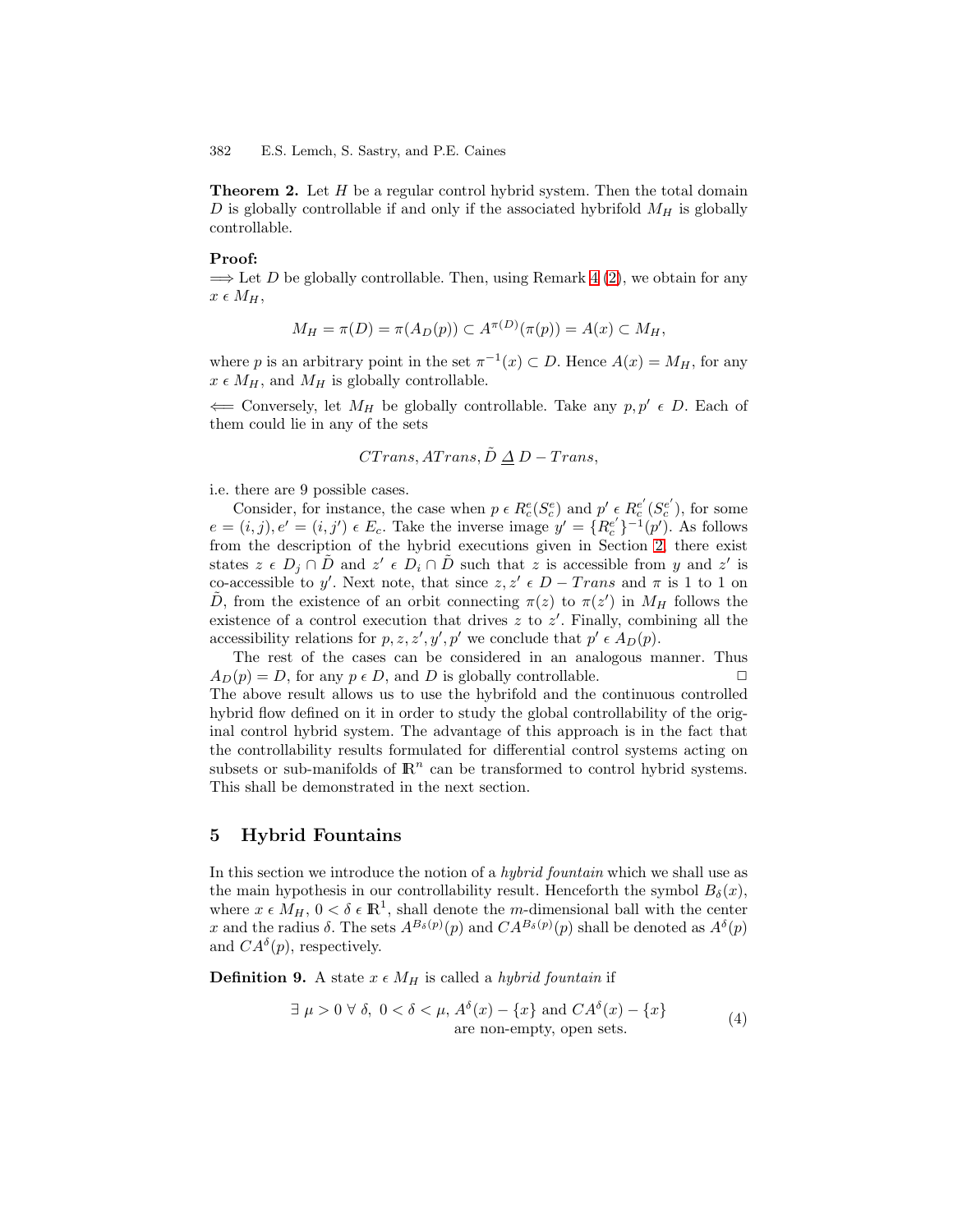<span id="page-8-0"></span>If the function  $\rho \Delta \sup \{\mu; \text{ such that the condition (4) holds}\}\$  $\rho \Delta \sup \{\mu; \text{ such that the condition (4) holds}\}\$  $\rho \Delta \sup \{\mu; \text{ such that the condition (4) holds}\}\$ is continuous at x, we shall say that x is a *continuous* hybrid fountain. If  $\rho$  is unbounded at x we consider it to be continuous at  $x$ .  $\Box$ 

The reader is referred to [\[2,3,7\]](#page-11-0) for applications of the fountain condition to the study of ordinary differential systems acting on subsets of  $\mathbb{R}^n$ . See also [\[8\]](#page-11-0), where a set of algebraic conditions for verification of the fountain property is presented, and [\[4\]](#page-11-0) where applications to hierarchical hybrid control theory are outlined.

Henceforth we shall use the term controlled closed orbit in the sense of controlled loop.

**Theorem 3.** Let each  $x \in M_H$  be a continuous hybrid fountain and let for each  $x \in M_H$  there exist a control  $u \in \Sigma_c$  such that x lies on a nontrivial (controlled under u) closed orbit in  $M_H$ . Then each connected component of  $[M_H]^\circ$  is controllable with respect to  $M_H$ .

**Proof:** Let C denote one of (the finite number of) the connected components of  $[M_H]^\circ$ . For any two states  $x, x'$  in C we define a relation  $\sim_o$  in such a way that  $x \sim_o x'$  if and only if there exists a (controlled) nontrivial closed orbit in  $M_H$  passing through both x and x', i.e. there exists a control pair  $u, \sigma$  defined on some  $[T_1, T_2), T_2 < \infty$ , such that

(i)  $\exists T, T_1 < T < T_2, \quad \Psi(T_1, x, u, \sigma) = \Psi(T, x, u, \sigma);$  and (ii)  $\exists \bar{t}, T_1 < \bar{t} \leq T, \quad \Psi(\bar{t}, p, u, \sigma) = p'.$ 

Clearly, the relation  $\sim_o$  is reflexive (since each state in  $M_H$  lies on a nontrivial orbit), symmetric and transitive. Hence there exists a partition of  $C$  on the equivalence classes of  $\sim_o$ . Let [x], for an arbitrary  $x \in C$ , denote the equivalence class containing x. We **claim** that  $[x]$  is an open subset in C.

Indeed, take any  $z \in [x]$ . Let u and  $0 \le t \le \infty$  be such that  $z = \Psi(t, x, u, \sigma)$ . Define  $a = \Psi(t - \Delta, x, u, \sigma)$  and  $b = \Psi(t + \Delta, x, u, \sigma), \Delta > 0$ . Then, since a and b are hybrid fountains, the sets  $A^{\delta}(a) - \{a\}$  and  $CA^{\delta}(b) - \{b\}$  are open, for sufficiently small  $\delta > 0$ . Choose  $\Delta$  so small that  $z \in A^{\delta}(a)$  and  $z \in CA^{\delta}(b)$  (this is possible since  $a, b$  are *continuous* hybrid fountains). Then there exists an open neighborhood  $N(z)$  of z which lie in the intersection  $(A^{\delta}(a) - \{a\}) \cap (CA^{\delta}(b) \{b\}$ ). Each state  $z' \in N(z)$  is accessible from a and co-accessible to b. Moreover, since a,  $b \in [x]$ , we conclude that z' lies on a non-trivial orbit passing through x. This is true for all  $z' \in N(z)$ , hence  $N(z) \subset [x]$  and  $[x]$  is open, as **claimed**.

For any  $x, x' \in C$  we have  $[x] \cap [x'] \neq \emptyset \Longrightarrow [x] = [x']$ , so any two equivalence classes are either disjoint or coincide. Thus the set C can be represented as the disjoint union  $C = A \cup B$ , where  $A \triangleq [x]$ , for some  $x \in C$ , and  $B \triangleq \bigcup [x']$ .  $x'\epsilon C \ x'\epsilon(x)$ 

A and B are open and disjoint. Since C is connected, we conclude that B is empty, i.e. any  $x' \in C$  is such that  $x \sim_o x'$ . In other words, any two states in C lie on a nontrivial controlled orbit in  $M_H$  and hence, C is controllable with respect to  $M_H$ .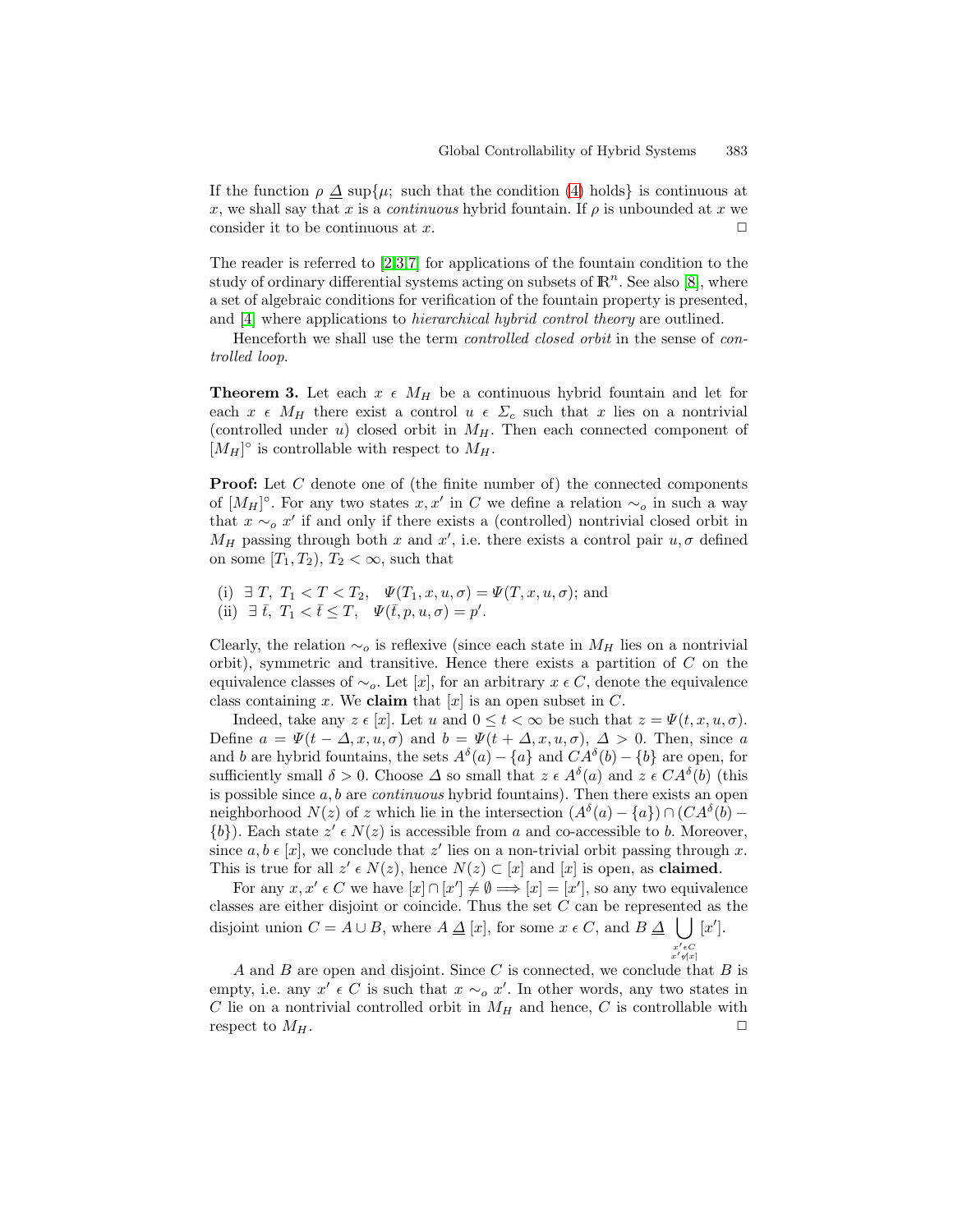<span id="page-9-0"></span>Remark 5. We note at this point that weaker recurrence conditions can be used instead of the existence of closed orbits. Also, for the proof of the above result, the continuous hybrid fountain condition [\(4\)](#page-7-0) can be relaxed to

 $\rho(x) \Delta \sup{\mu > 0}$ ;  $A^{\mu}(x) - \{x\}$ ,  $CA^{\mu}(x) - \{x\}$  are non-empty, open sets} is continuous, for all  $x \in M_H$ .

**Theorem 4.** Assume that the hybrifold  $M_H$  is connected and the conditions of Theorem [3](#page-8-0) are satisfied. Then  $M_H$  is globally controllable.

**Proof:** As has been shown in [\[14\]](#page-11-0),  $M_H$  is n-dimensional manifold (possibly with boundary). This implies, by definition, that for any boundary state in  $\partial M_H$ there exists a neighborhood which is homeomorphic to  $\mathbb{R}^n_+$ . Hence  $[M_H]^\circ$  and  $M_H$  have the same number of connected components; in particular,  $[M_H]^\circ$  is connected if and only if  $M_H$  is connected.

Take any boundary state  $x \in \partial M_H$ . Then, since x is a hybrid fountain, the sets  $A^{\delta}(x) - \{x\}$  and  $CA^{\delta}(x) - \{x\}$  are non-empty and open, for sufficiently small δ > 0. Hence there exist  $a \in (A^{\delta}(x) - \{x\}) \cap [M_H]^{\circ}$  and  $b \in (CA^{\delta}(x) - \{x\}) \cap [M_H]^{\circ}$ .

For any state  $p' \in [M_H]^\circ$  we can find a control  $u \in \Sigma_c$  which would drive a p' and a control  $u' \in \Sigma_c$  which would drive p' to b. This is because  $a, b, p'$  lie in  $[M_H]^\circ$  and, as follows from Theorem [3,](#page-8-0)  $[M_H]^\circ$  is controllable. We conclude that arbitrary  $p \in \partial M_H$  and  $p' \in [M_H]^\circ$ , and thus arbitrary  $p, p' \in M_H$ , are mutually accessible. Hence  $M_H$  is globally controllable.

Consider the *directed graph*  $\Gamma$  of  $H$  which has vertices  $Q$  and edges  $E$ . We can treat it as a finite state machine, by defining the transition function  $\Phi: Q \to Q$ in such a way that for any  $i, j \in Q$ ,  $\Phi(i) = j$  if and only if  $(i, j) \in E$  or  $i = j$ .

**Theorem 5.** Assume that the conditions of Theorem [3](#page-8-0) are satisfied. Then  $M_H$ is globally controllable if and only if the graph  $\Gamma = \{Q, E\}$  is controllable as a finite state machine.

### **Proof:**

 $\implies$  Assume that  $M_H$  is globally controllable. Then for any  $i, j \in Q$ ,  $i \neq j$ , take some states  $p \in D_i$  and  $p' \in D_j$ . There exists a trajectory  $\psi$  from p to p' in  $M_H$ . Let the sequence  $i = r_1, r_2, \dots, r_\ell = j, \ell > 1$ , be such that  $\psi$  switches consecutively from the domain  $D_{r_s}$  to the domain  $D_{r_{s+1}}$ , where  $s = 1, 2, \dots, \ell-1$ , using the corresponding guards and the images of the reset maps. Hence each consecutive pair  $(r<sub>s</sub>, r<sub>s+1</sub>)$  belongs to E and hence, there exists a trajectory from the state i to the state j in the graph  $\Gamma$ . Since this holds for an arbitrary pair  $(i, j) \in Q$ , we conclude that  $\Gamma$  is controllable as a finite state machine.

 $\Leftarrow$  Conversely, assume that  $\Gamma$  is controllable as a finite state machine. Then for any two states  $p, p' \in D$  take i and j such that  $p \in D_i$  and  $p' \in D_j$ . If  $i \neq j$ , find a trajectory  $i = r_1, r_2, \dots, r_\ell = j, \ell > 1$ , in the graph  $\Gamma$ . Since each consecutive pair  $(r_s, r_{s+1})$  belongs to E, there exists a guard  $G_{(r_s, r_{s+1})}$  in the domain  $D_{r_s}$  which is identified with the image of the reset map  $R_{(r_s,r_{s+1})}$  in the domain  $D_{r_{s+1}}$ . Hence the domains  $D_{r_s}$  and  $D_{r_{s+1}}$ , and thus  $D_i$  and  $D_j$ , lie in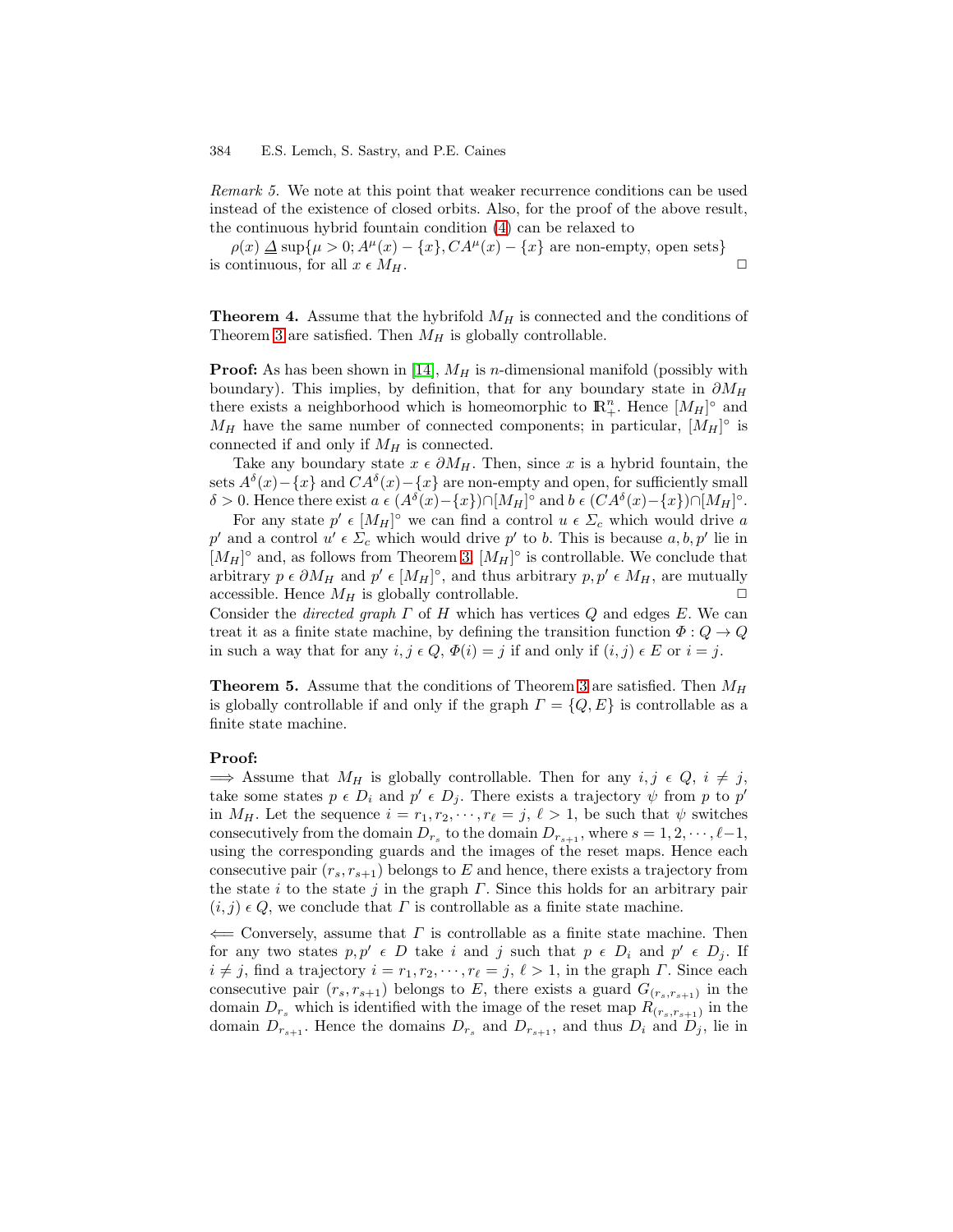one connected component of  $M_H$ . This can be shown for all i, j  $\epsilon Q$ . Hence  $M_H$ is connected and, as follows from Theorem [4,](#page-9-0)  $M_H$  is globally controllable.  $\Box$ 

An application of the obtained results can be illustrated on a two water tank system example, which, for the lack of space, shall be described briefly. The water can be added to the system at some rate  $w > 0$  (where we treat the parameter w as control) in two different modes:

- 1: the water is added (exclusively) via tank 1;
- 2: the water is added (exclusively) via tank 2.

In addition to that, the water is removed from tank i,  $i = 1, 2$ , at some constant rate  $v_i > 0$ . The two tank system can be modeled as a control hybrid system in the following way. We shall distinguish two control locations - each corresponds to one of the modes, i.e.  $Q = \{1, 2\}$ . The continuous dynamics at the locations are as:

$$
q = 1: \begin{cases} \dot{x} = w - v_1 \\ \dot{y} = -v_2 \end{cases} (x, y) \in D_1 \underline{\Delta} \{ [l_1, \infty) \times [l_2, \infty) \},
$$
  

$$
q = 2: \begin{cases} \dot{x} = -v_1 \\ \dot{y} = w - v_2 \end{cases} (x, y) \in D_2 \underline{\Delta} \{ [l_1, \infty) \times [l_2, \infty) \},
$$

where  $x, y$  denote the levels of water in the tanks 1 and 2, respectively. The class of control functions is taken to be the set of all functions taking values in  $\Re$  and satisfying  $B_2$ .

The guards are defined as

$$
G_{(1,2)} = 1 \times \{(x,y) \in D_1; \ y = l_2\}, \quad G_{(2,1)} = 2 \times \{(x,y) \in D_2; \ x = l_1\}.
$$

The resets are defined in such a way that when hitting a guard in one domain the system switches to the other control location, without changing the continuous part of the state, i.e.

$$
R_{(1,2)}(1;x,l_2)=(2;x,l_2), R_{(2,1)}(2;l_1,y)=(1;l_1,y).
$$

Furthermore, assume that for some level  $y = l, l \geq l_2$ , in the first tank, a discrete switching to the second tank is allowed.

To construct the corresponding controlled hybrifold we identify (via the identity reset maps) the  $x = l_1$ ,  $y = l_2$ ,  $y = l$  axes of  $D_1$  with the  $x = l_1$ ,  $y = l_2$ ,  $y = l$ axes of  $D_2$ , respectively.

Using the obtained results, it can be verified that each state of the hybrifold is a hybrid fountain lying on a closed orbit. Hence, the two water tank system can be shown to be globally controllable.

Remark 6. In conclusion we note that algebraic conditions for verification of the fountain property at each state  $x \in M_H$  shall be presented in a future version of the paper.